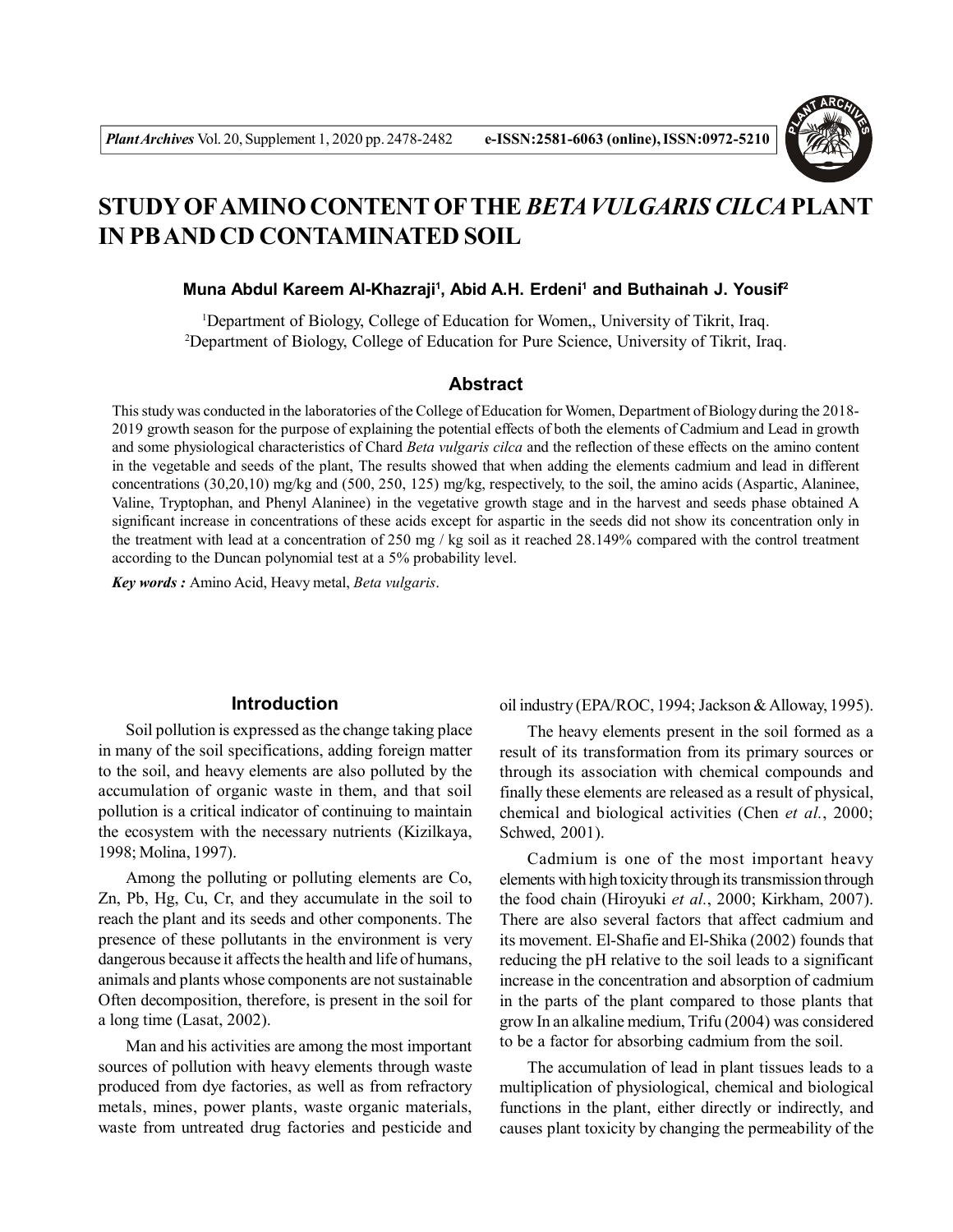cell membrane, as well as leading to preventing and germination of seeds, elongation of roots, seedlings growth, plant growth, transpiration, chlorophyll production and protein plant content (Huang & Huang, 2008; Mohammad, 2003; Olivares & Elizabeth, 2003).

#### **Amino content in the plant**

Amino acids are the basic unit that is important for building protein, because when proteins are digested inside the body or cells, they are converted to amino acids and amino acids are simple organic compounds that contain the COOH group and the  $NH<sub>2</sub>$  group, and are formed in plant cells The animal is natural, as amino acids work to withstand environmental conditions from opposite stress, heat, thirst, storms, salinity and many conditions that lead to changes in plant growth and lead to a decrease in the quantity and quality of the crop, as it has an important role and prominent functions in the plant in addition to using As long as it is in the process of biosynthesis and playing vital roles in the plant, in general the sizes of the twenty amino acids differ and differ dynamically according to the developmental and physiological state in the plant cell, in addition to the biodegradation of the amino acids (Tatjana *et al.*, 2015). Metabolism in the plant being the structural unit of the protein as it transports and stores nitrogen, and that arginine acid has an important role in plant resistance to difficult conditions such as thirst, salinity, heat, and cold. It also has an important role in cell division, root formation, and polyamide formation, as well as in the formation of chlorophyll, an essential acid in the plant and an important source of urea (Mansour, 200).

Phenylalanine (Ph) One of the important acids in the plant is Aspartic acid, which is a non-essential amino acid, and it is an alpha-amino acid found in mammals as it enters the urea cycle, is found in plants and helps in the cycle of glucose synthesis (Mohammad, 2003).

Alanine (Al) is a non-protein amino acid. The synthesis of phenyl alanine has not been widely discovered in the plant despite interest in developing alternative methods to produce natural compounds (Moraghan, 1993).

Valine (Va) is an essential amino acid and this acid has stimulating effects and also acts as a stimulant, and affects the speed of root formation, seed formation and the speed of plant growth (Moraghan, 1993).

Tryptophan (Tr) is one of the important amino acids in the plant through its formation of active Auxins that help plant growth and also helps in early crop production (Tatjana *et al.*, 2015).

# **Materials and Methods**

## **Field work**

The study was conducted at Tikrit University, College of Education for women, Biology Department laboratories for the purpose of explaining the potential effects of both cadmium and lead in the amino content in leaves and seeds of chard *Beta vulgaris cilca*. Seed source: *Beta vulgaris cilca* seeds were obtained from the local market.

#### **The parameters used**

The coefficients were chosen for each of the elements of cadmium and lead by three concentrations for each component, which is  $(30,20,10)$  mg / kg of cadmium soil, and lead by three concentrations are also (500,250,125) mg / kg of soil as well as the comparison treatment (without addition) After weighing these concentrations, they were mixed with the soil by (6) replications for each treatment.

## **Agriculture and irrigation**

Plastic pots were chosen with a diameter of 22 cm and a height of 19 cm and accommodate 7 kg of soil. After cleaning the pans were marked according to the treatments and repeaters, then the soil was mixed with fertilizer super phosphate and urea at a concentration of 40 parts per million, equivalent to 0.2 mg / pot. The seeds of chard *Beta vulgaris cilca* were planted on 11/8/2018 in plastic pots and watered with tap water by 75% of the field capacity and weight control using the scale every time the plant was watered and the watering process continued throughout the trial period and after 10 days of planting The number of seedlings was reduced to 3 seedlings / pots and after 125 days the plant was extracted taking into account the use of water to clean the plant and the use of the sieve to prevent the loss of any part of the roots where the height of the plant and the length of the root groups were measured. Thoughtful traits:

After 45 days of planting, three replications were taken from each treatment for the purpose of conducting some tests related to the illiteracy content of the leaves of the plant in the vegetative growth stage, as the plant was extracted and put in tagged paper bags and each of the following tests were performed: -

The yield stage (harvest): After 125 days of planting, mature plants were extracted in the final growth stage and some tests were carried out as shown below:

## **Detecting the type and concentration of amino acids in the leaves and seeds of plants**

The leaves and seeds of the plant were dried for the purpose of revealing the type and concentration of amino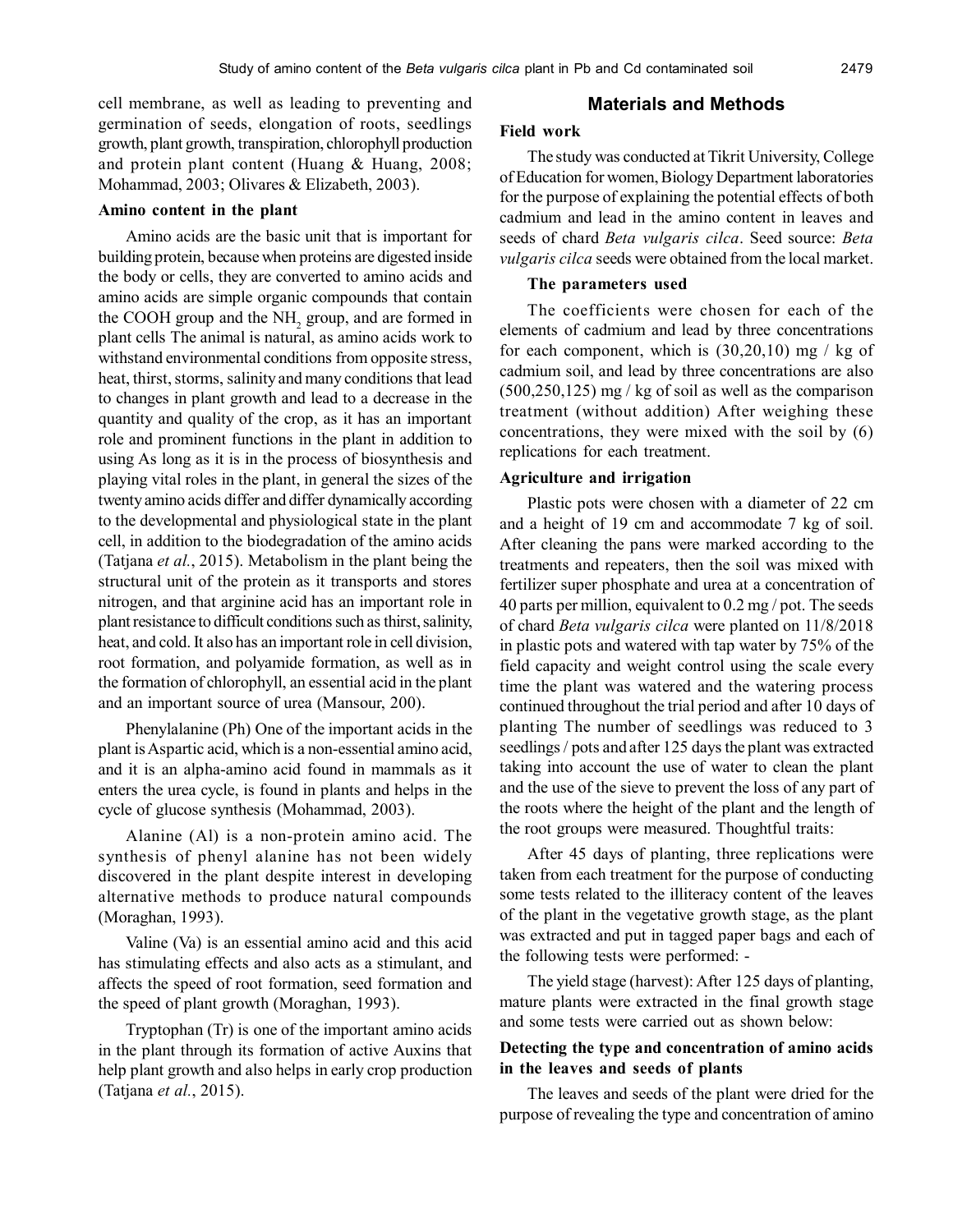acids, as in the following method: Mill the leaves and seeds of the dried plant were pulverized, then sifted and taken 5 g, then added 50 ml of 80% ethyl alcohol and left in the refrigerator for 5 minutes, after which the sample was placed in the Soxhelet for an hour after adding 50 ml of ethyl alcohol and the filtrate was taken from the sample and evaporated to dryness by Evaporated rotary evaporator.

# **Results and Discussion**

## **Detecting the type and concentration of amino acids in the leaves and seeds of the plant**

# **Aspartic acid (As)**

Aspartic acid is considered naturally present in the plant, and from table 1 the results show that the aspartic acid is present in the chard plant in the vegetative growth stage of the plant but in small quantities as in the treatment of cadmium concentration of 10 mg / kg of soil as the difference is not significant while treatment with cadmium with a concentration 20 mg / kg of soil increased significantly compared to the control treatment according to the Duncan polynomial test, while the rest of the treatments are cadmium at a concentration of 20 mg / kg of soil and lead with a concentration of (500,250,125) mg / kg of soil, the acid did not appear, and the reason for this is that its amount is less than the sensitivity of a device As for the HPLC, at the harvest stage, a significant increase in gm was obtained All the mentioned treatments except for the treatment of lead at a concentration of 500 mg / kg of soil was not significant, and that this increase is probably because the concentrations used for heavy elements stimulated an increase in the productivity of this acid in the chard plant as this acid improves the plant's resistance to diseases, while we find the acid concentration in seeds The chard plant was low in all treatments so that the apparatus could not read it except for the treatment of lead at a concentration of 250 mg / kg of soil was higher compared to the control treatment according to the Duncan polynomial test at the 5% probability level.

## **Alanine (Al)**

In table 1 we notice a significant decrease in the acid concentration in the cadmium treatments at a concentration of 10 mg / kg soil and lead  $(250,125)$  mg / kg soil, while a rise in cadmium at a concentration of 30 mg / kg soil occurred and the increase was significant in relation to the acid of the yin compared with the control As for the treatment of cadmium with a concentration of 20 and lead of 500 mg / kg of soil, it was insignificant compared to the control coefficient, according to the Duncan polynomial test at the 5% probability level in the

vegetative growth stage of the plant. While in the harvest stage, all treatments were significantly elevated except for cadmium at a concentration 30 mg / kg soil and lead at a concentration of 5 00 mg / kg soil in comparison with the control treatment, while it was found that the concentration of this acid in chard seed table 3 has a significant increase compared with the control treatment except for the lead at a concentration of 125 mg / kg soil and was not significant, and the decrease in the mentioned concentrations was It has led to the formation of this acid, while the increase in its concentration gave an incentive to this acid to protect the plant at extreme temperatures, lack of oxygenation, dehydration, shock of heavy elements, and some vital pressures. Also, the high levels of yin in the plant indicate a change in the metabolism process that is considered Necessary in the metabolism Secondary, In some leguminous plants *âalanine* is involved in protecting against the toxicity of heavy elements and free radicals (Moraghan, 1993).

## **Valine (Va)**

When observing the concentrations found in table 1, it was found that there was a significant decrease in all treatments except lead (500 mg / kg soil), because it neglects that its concentration is less than the concentration of the device used in the examination in the stage of vegetative growth, while we find when harvesting the chard plant and after conducting checks on it We find that all transactions have a significant increase in this acid compared to the control treatment except for cadmium at a concentration of 30 mg / kg soil in which there was an unimportant decrease compared to the control treatment, and an increase in the treatment with lead was that this acid helps in the growth of seeds and the speed of formation of roots, we note in Plant seeds height Intensive in its concentration in the treatment of cadmium at a concentration of 10 mg / kg soil and lead at a concentration of 500 mg / kg soil and this rise was due to its role in an aid in seed growth and the speed of root formation, while the rest of the transactions occurred a significant decrease in the acid concentration compared with the control treatment according to The Duncan multinomial test is at the 5% probability level and this decrease may be due to the fact that the toxicity of heavy elements has weakened the appearance of this acid concentration, and we find that this increase may be due to the effectiveness of different physiological amino acids in reducing the effect of water stress in the plant as it increases the Hormone production T plant that promotes growth of Auxins, Cytokinins and Gibberellins (Eun *et al.*, 2000).

## **Tryptophan (Tr)**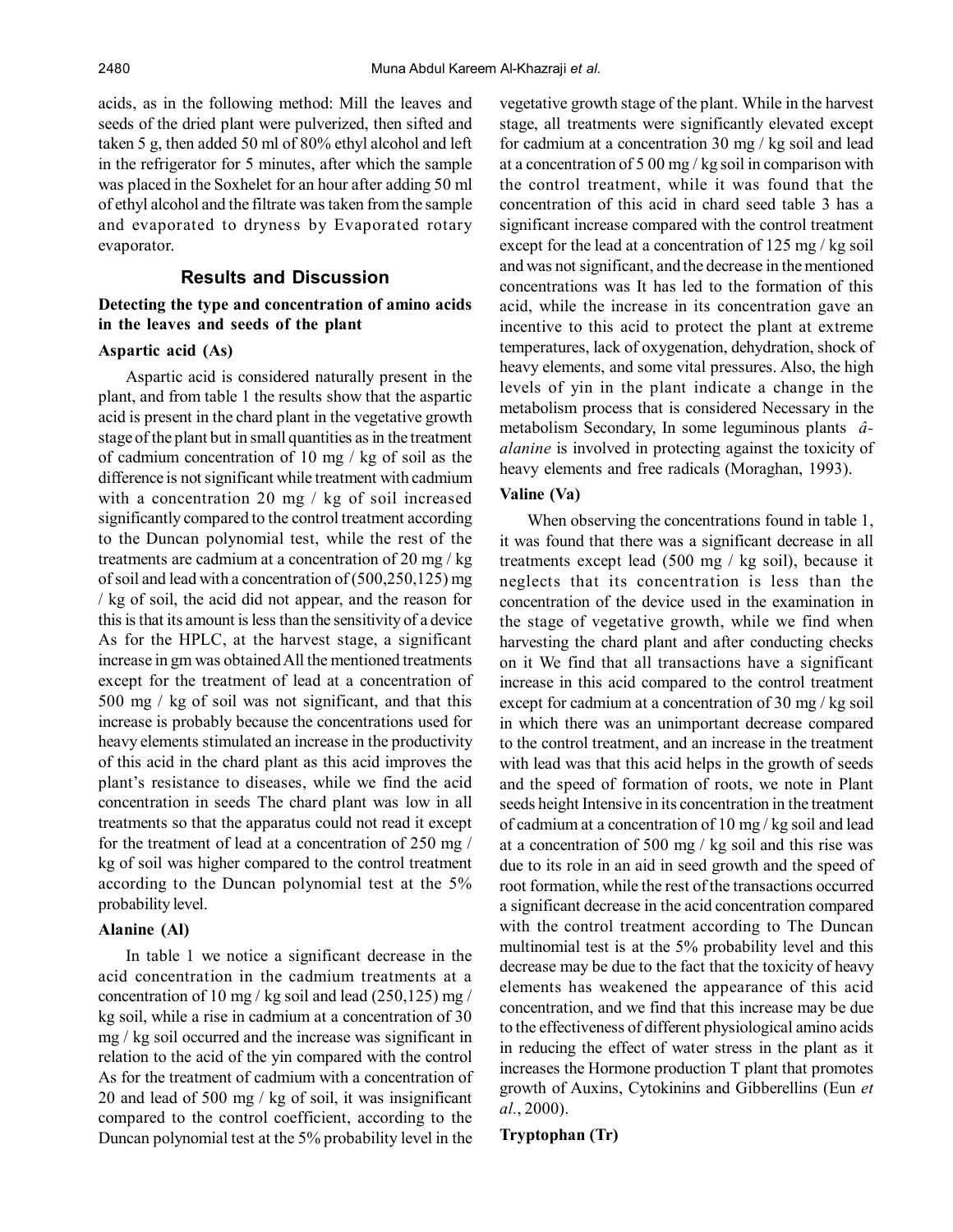| <b>Amino</b> | <b>Control</b> | Cdppm     |         |          | Pbppm               |           |         |
|--------------|----------------|-----------|---------|----------|---------------------|-----------|---------|
| Acid         |                | 10        | 20      | 30       | 123                 | 250       | 500     |
| As           | 0.053 b        | 0.049 b   | NO.     | 2.528a   | NO.                 | NO.       | NO.     |
| Al           | 0.894 b        | $0.022$ d | 0.73 h  | 1.857a   | 0.034               | 0.11360   | 0.994 b |
| Va           | 2.404 b        | $0.103$ d | 3.601a  | $0.73$ c | 10.181 d            | $0.133$ d | NO.     |
| Tr           | 1.228c         | $0.138$ e | 5.551 a |          | $0.245$ d $0.266$ d | 0.591a    | 3.816 b |
| Ph           | 3.978 b        | $0.229$ d | 1.806c  | 1.75c    | $0.215$ d           | $0.736$ d | 5.159 a |

**Table 1:** The effect of soil contamination with cadmium and lead on the amino content of chard plant in the vegetative growth stage.

Similar letters mean that there are no significant differences in them at the 5% probability level according to the Duncan polynomial test.

**Table 2:** Effect of soil contamination with cadmium and lead on the amino content of chard plant at the harvest stage.

| <b>Amino</b> | <b>Control</b> | Cdppm                              |       |    | Pbppm                       |                                                                      |         |
|--------------|----------------|------------------------------------|-------|----|-----------------------------|----------------------------------------------------------------------|---------|
| <b>Acid</b>  |                | 10                                 | 20    | 30 | 123                         | 250                                                                  | 500     |
| As           | 0.08 f         | 50.215 b 15.978 c 11.184 d 3.133 e |       |    |                             | 152.21a                                                              | 0.703 f |
| AI           | $0.85$ e       |                                    |       |    |                             | 10.332 b   1.946 d   0.203 e   7.429 c   30.799 bc   0.227 e         |         |
| Va           | $1.042$ d      | 7.11 b                             | 3.16c |    |                             | $\vert 0.087 \vert e \vert 7.532 \vert b \vert 20.442 \vert a \vert$ | 3.066c  |
| Tr           | $2.001$ d      | 20.1a                              |       |    |                             | 8.791 c   1.269 d   21.606 a   12.624 b   12.034 b                   |         |
| Ph           | 2.489 d        | 2.429 d                            |       |    | 7.394 b   2.637 d   9.692 a | 8.727 ab                                                             | 5.106c  |

Similar letters mean that there are no significant differences in them at the 5% probability level according to the Duncan polynomial test.

**Table 3:** Effect of soil contamination with cadmium and lead on the amino content of chard seedlings.

| <b>Amino</b> | <b>Control</b> | Cdppm           |                                 |                                                                     | Pbppm              |          |                   |
|--------------|----------------|-----------------|---------------------------------|---------------------------------------------------------------------|--------------------|----------|-------------------|
| <b>Acid</b>  |                | 10              | 20                              | 30                                                                  | 123                | 250      | 500               |
| As           | NO.            | NO.             | NO                              | NO                                                                  | NO                 | 28.149 a | NO                |
| Al           | 7.673 e        | $0.43\text{ C}$ | $ 10.413$ d $ 19.083$ b 7.103 e |                                                                     |                    | 12.58c   | $28.164$ a        |
| Va           | 7.889 c        | 0.535 e         | 9.826 b  5.48 d  5.923 d        |                                                                     |                    | 7.719c   | $16.075$ al       |
| Tr           | 4.989 d        | $0.91$ e        |                                 | $\vert 5.014 \vert d \vert 25.403 \vert b \vert 5.49 \vert d \vert$ |                    |          | 11.165 c 28.326 a |
| Ph           | $0.918$ c      | 0.367c          | 4.84b                           |                                                                     | 4.213 b $ 2.159$ d | 8.522 a  | 4.272 b           |

Similar letters mean that there are no significant differences in them at the 5% probability level according to the Duncan polynomial test.

Through our observation of the concentrations found in table 1 in the vegetative growth stage of the treatments used when adding different concentrations of heavy elements to the plant we note that there are differences in the concentration of tryptophan acid so we notice a significant decrease in all treatments except for the treatment of cadmium at a concentration of 20 mg / kg soil and lead at Concentration is 500 mg / kg of soil in which there is a significant increase in the acid concentration and perhaps this rise helps to ward off toxicity from the plant in the vegetative growth stage, as we notice in the harvest stage its concentration increases significantly compared to the control treatment according to the Dunkin polynomial test at the level of necessity The 5% excluding cadmium at a concentration of 30 mg / kg soil in which there was an insignificant decrease, while we find that the acid concentration in the seeds of chard plant when adding the element cadmium at a concentration of 20 mg / kg soil in which there was an insignificant rise and lead at a concentration of 125 mg / kg soil also increased However, the increase is not significant, but the rest of the transactions occurred in which a significant increase occurred except for the cadmium at a concentration of 10 mg / kg soil in which there was a decrease, but it was significant compared to the control treatment and evolution of the plant, As he found the plants when sprayed acid tryptophan amino ornamental plants will lead to an increase in many of the qualities and an increase in the content of tissues.

#### **Phenylalanine (Ph)**

From what was shown in table 1 in the vegetative growth stage of chard plant when adding heavy elements to the soil, we notice a significant decrease in the concentration of acid in the vegetative stage except for treatment with lead at a concentration of 500 mg / kg soil in which a significant increase occurred compared with the control treatment. As for table 2 for chard plants at the harvest stage, we notice a significant increase in the concentration of phenylalanic acid in the treatments used, with the exception of treatment with cadmium at a concentration of  $(30,10)$  mg / kg of soil, the height was not significant compared to the control

treatment. As for the seeds we find There is an increase in all concentrations used and this increase is significant except for the treatment of cadmium 10 mg / kg soil in which there was an insignificant decrease and perhaps the decrease of this acid in the vegetative stage of chard plant is due to being the cause of tension on the tissue and thus a toxic cause of the plant (Jackson and Alloway, 1995).

## **References**

- Chen, L.M., C.C. Lin and C.H. Kao (2000). Copper toxicity in rice seeding : changes in antioxidative enzyme activities, H2O<sup>2</sup> level, and cell wall peroxidase activity in roots. *Bot. Bull. Acad. Sin.*, **41:** 99-103.
- El-Shafie F.S and S.A. El- Shika (2002). Effect of Cadmium application and soil pH on growth and cadmium accumulation in roots, shoots and seeds of pea plants. *Zagazig-J.Agric. Res*., **2q(1):**191-210.